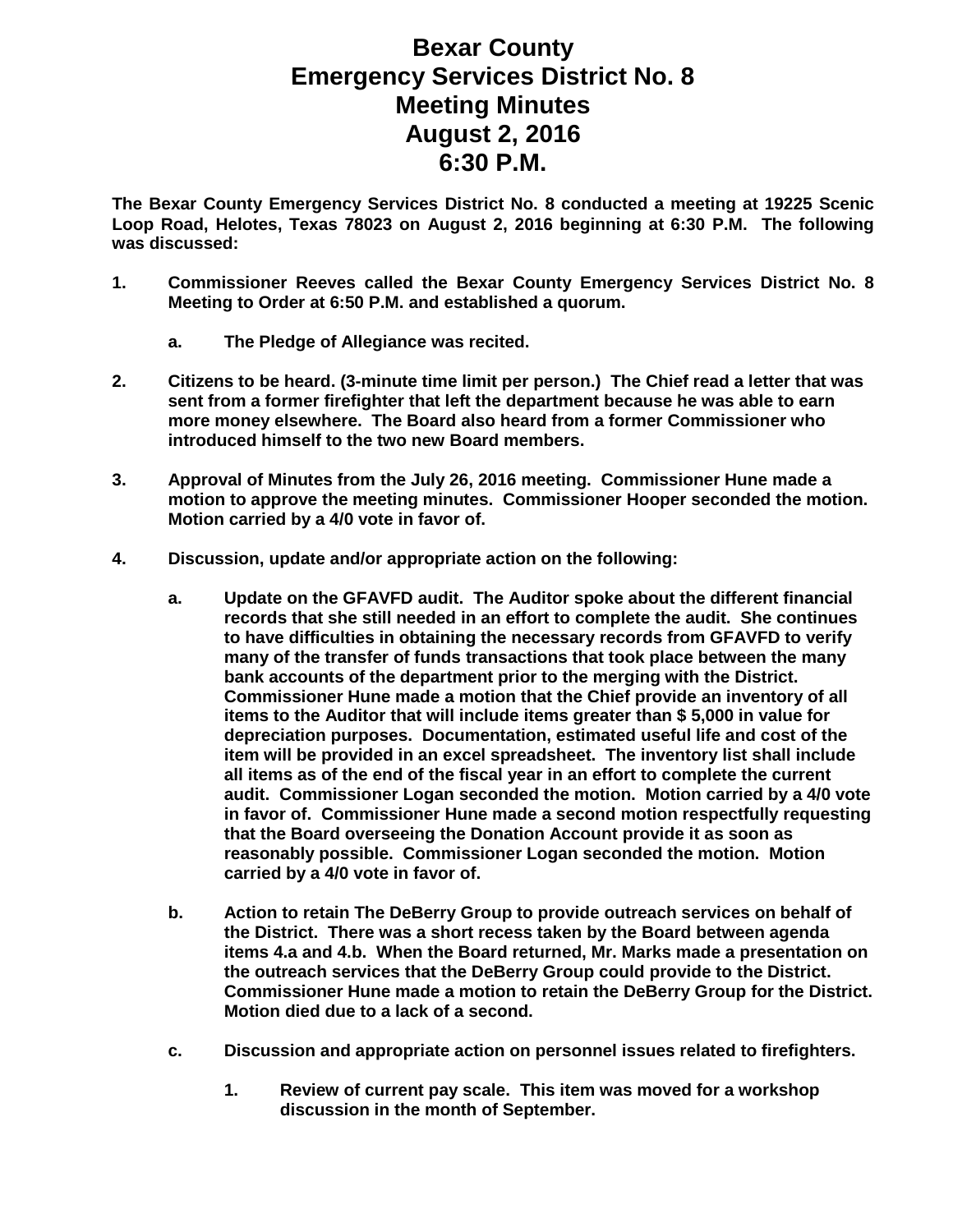- **2. Transfer firefighters from a 40 hour work week to a 53 hour work period. Same as item 4.c.1.**
- **3. Operational use of hotspots or other computer or IT equipment by personnel and determining costs versus benefits. Same as item 4.c.1.**
- **4. Attendance at the annual Fire-Rescue International Conference. The Board had several questions about this training. Captain Nottingham answered them and stated how valuable the training would be for the firefighters. Commissioner Hune made a motion approving attendance for the firefighters at the annual conference. Commissioner Logan seconded the motion. Motion carried by a 4/0 vote in favor of.**
- **5. Update and/or develop policy related to employees speaking on behalf of the District. The Board was informed that the firefighters attending the City of Grey Forest council meeting only give out a monthly report dealing with the number of calls that were made within the city limits. There is no further discussion by the firefighters related to ESD business.**
- **d. Discussion and appropriate action on the purchase of water rescue equipment. The Board asked the Chief several questions related to the water rescue equipment. Commissioner Hune made a motion to approve the purchase of the necessary water rescue equipment. Commissioner Logan seconded the motion. Motion carried by a 4/0 vote in favor of.**
- **e. Chief's Report.**
	- **1. Run Report. The Chief summarized the run report for the District. The average response time for calls within the District are being logged in at 9.91 minutes.**
	- **2. Update to the Board on items or issues that have transpired over the past month. The Chief spoke about several issues related to the department. Commissioner Reeves asked for a status on the ToughBook replacement. The Chief will get back with that information shortly.**
- **f. Update on the motion by the Board requesting that the Chief turn in the following no later than noon on August 1, 2016; (***With the exception of items 7 and 10, every item seemed to have been turned in before noon at the District office.)*
	- **1. Copy of the existing Fire Department Standard Operating Procedures Manual.**
	- **2. Copy of the existing Fire Department Safety Manual.**
	- **3. Copy of the existing Fire Department Personnel Manual.**
	- **4. Organizational Chart of the Fire Department Personnel.**
	- **5. Copy of existing job evaluation forms utilized for fire personnel.**
	- **6. Date of last job evaluations of all fire personnel.**